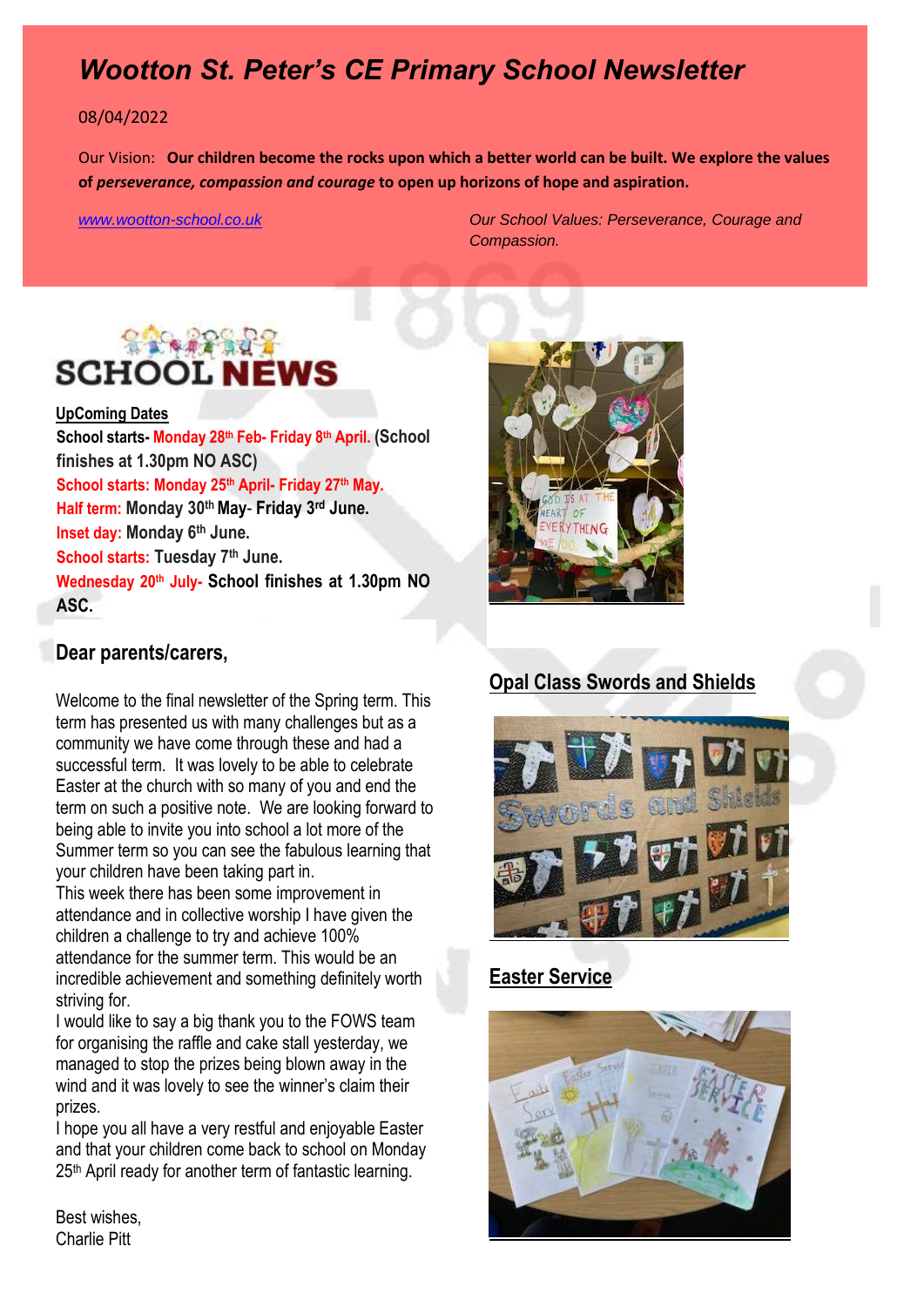



## **Forest School**





#### **School Attendance 28th March- 1 st April**

**Little Gems- 88.38%**

**Opal- 87.00%**

**Jade- 72.38%**

**Moonstone- 83.33%**



# **The School Shield**

**Little Gems-** Olivia for good sitting this week, in the classroom, in assembly and at church yesterday. Well done Olivia  $\odot$ 

**Opal –** Edie for always following the Wootton High 5 promise, for being a good friend and helping in the classroom. Great job Edie

**Jade –** Maddie for challenging herself and going for gold in maths. Good job Maddie

**Moonstone –** Charli- Mae for her excellent Easter poem, Fantastic work Charli-Mae

#### **This Week's ask me about????**

**Little Gems –** Our visit to church.

**Opal –** Our visit to church and the singing.

**Jade –** Deforestation

**Moonstone –** How the seasons are created.

#### **Places in Nursery**

We have spaces in nursery for September so please tell any friends who may be looking for a space for their child.

#### **Cones on the playground**

Please don't feel you have to wait behind the cones when you collect your children. The cones are there for the children to line up in the morning and at break times to encourage a calm and orderly start to their learning. You are welcome to stand nearer the classrooms to give you a chance to have a chat with school staff and have an informal catch up with your child's teacher.